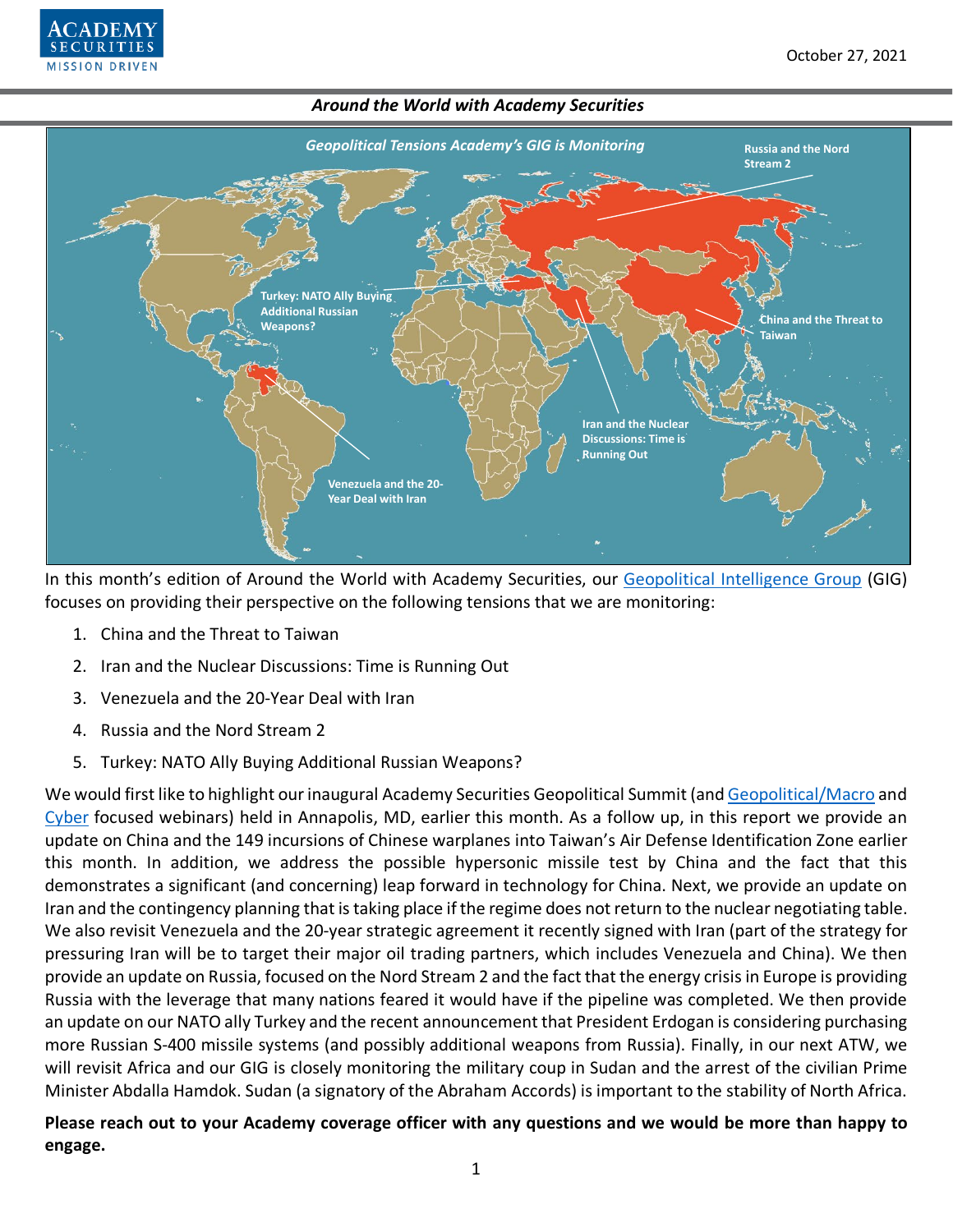

# **Front and Center: China and the Threat to Taiwan**

In our previous [ATW](https://www.academysecurities.com/wordpress/wp-content/uploads/2021/09/Around-the-World-with-Academy-Securities_9_28_21.pdf) we highlighted the ongoing tension with China in the region, especially on the heels of the U.S./UK/Australia nuclear submarine deal. Tensions have continued to rise with respect to Taiwan and between October 1-4 (in conjunction with China's National Day), 149 Chinese military aircraft entered Taiwan's ADIZ (Air Defense Identification Zone). In response to this, which was clearly a show of force designed to intimidate/test Taiwan's air defense systems, Taiwan asked the U.S. to accelerate the delivery of the 66 F-16s it ordered in 2019. Taiwan's Defense Minister Chiu Kuo-cheng was quoted saying that the recent Chinese ariel incursions in the Taiwan Strait were "the most serious moments in my 40 years of military service" and he forecasted that "by 2025, (China) will have



the ability to launch a full-scale invasion of Taiwan." This concern was raised earlier this spring by Admiral Philip Davidson, commander of the U.S. Indo-Pacific Command, when discussing the 2022 Defense Authorization Request. He said that he believed China is accelerating its timeline to "supplant the United States" and a military move against Taiwan could take place "within the next six years." In addition, in mid-October, there were reports of a nuclear capable Chinese hypersonic missile test that occurred in August. While the Chinese denied the news saying that it was just a routine test of a reusable space vehicle, if this really was a hypersonic missile test, it would mean that there has been a significant advancement in Chinese hypersonic technology that the U.S. did not anticipate. The concern is well-warranted as hypersonic missiles fly 5x the speed of sound and can potentially bypass U.S. anti-ballistic missile defense systems.

These recent events, coupled with the more aggressive posture China continues to take with neighboring nations in the region (including Australia, India, and Japan - aka the Quad), are the reasons why the U.S. continues to shore up its partnerships. In addition, the Biden administration has urged NATO and the EU to take a tougher position on China, particularly with respect to cyber. While President Biden and President Xi have agreed to hold a virtual summit before the end of the year to try to reduce some of the tension, Chinese ambitions in the region remain clear and the risk of a miscalculation or an accident grows by the day. With respect to Taiwan, as former Defense Secretary Gates recently said, "There are two strategies that we need to focus on. One is deterrence strengthening our own military presence in the region, and the second piece of the strategy is to strengthen Taiwan's ability to defend itself." While we believe that there is little risk of a near-term move on Taiwan, especially considering the upcoming Winter Olympics in Beijing in a few months, the Chinese military continues to improve its capabilities and believes it will soon be in a position where its strength will act as a deterrent to any U.S. response. Also of note is the first joint Russian/Chinese naval patrol in the Western Pacific that occurred last week. While this first of its kind exercise was advertised "as a means of ensuring stability" in the region, what it really did was give Japan more reasons to boost its own defense spending and further demonstrated the rationale for the Quad partnership.

*"China is testing the waters. There is little chance China will initiate a strike against Taiwan as Taiwan Semiconductor moderates kinetic behavior. China would, however, love to get one of its planes shot down, becoming the aggrieved party not the aggressor. This comports with Chinese strategic patience: "to win without firing a shot" which says nothing about making themselves a target which, if it happened, would accelerate international acceptance of China's assimilation of Taiwan. This could be the harbinger of a new (hypothetical) Francis Fukuyama "End of History": China as the sole superpower (that includes Taiwan) competing with America in decline and a suzerain over recidivist Russia that needs Chinese economic and military support." General Spider Marks*

*"Words have meaning, and it is critical to understand exactly what happened so there is no miscalculation by either side. Under international law, a country's airspace extends 12 nautical miles outside its land boundary - this was not*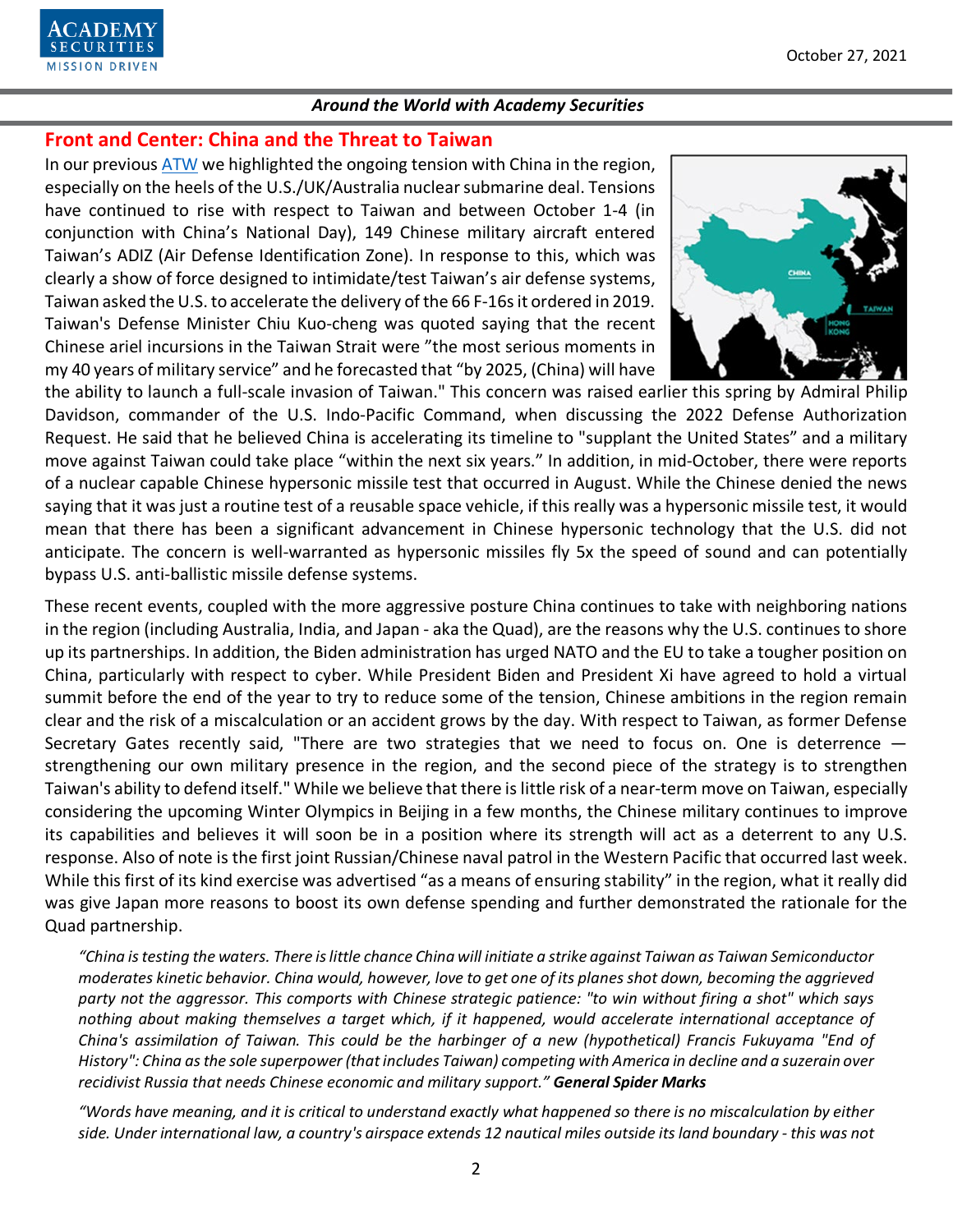

*violated by China. About 20 countries (the U.S. included) have an Air Defense Identification Zone (ADIZ) that can be established in the interest of national security and can extend as far out as 200 nautical miles. The purpose of the ADIZ is to give air defenses more time to identify aircraft as friend or foe. China has been flying/entering the southwestern corner of Taiwan's ADIZ with bombers escorted by fighters and electronic warfare planes this year, but this latest incursion established a new normal as the previous largest incursion was around 28 planes. A lot of international and domestic political/military messaging was involved as it occurred between 1 OCT (China's National Day) and 10 OCT (Taiwan's National Day) while ships from Canada, France, New Zealand, Netherlands, U.K., and the U.S. were conducting an exercise east of Taiwan. These incursions were planned "grey zone" events to reinforce China's dominance in the region and reiterate to all that geography cannot be ignored as Taiwan is less than 100 miles off the coast of China.*

*With the Olympic flame being lit in Beijing on 20 OCT for the 2022 Winter Olympics and Japan having successfully executed the Summer Olympics amid the COVID pandemic, the onus is now on China to conduct the Winter Olympics without it being an international super spreader event. Successful execution of the Olympic games without incident will provide China with a unique messaging opportunity to the world as a global leader. Between now and the end of the Olympics in China, it would be a miscalculation by China if an action taken by them is considered provocative and forces nations to seriously consider a boycott of the Olympic games." General KK Chinn*

*"The Financial Times reported (and it was collaborated by somewhat vague comments from senior U.S. defense officials) that China has developed a military capability that presents a challenge unseen since the Cold War with the Soviet Union. If true, this capability both nuclearizes and weaponizes space. The Soviet Union and the U.S. previously agreed not to nuclearize space. The capability called a hypersonic Fractional Orbital Bombardment System is designed to send up a rocket with a hypersonic missile on it that orbits the Earth and delivers a nuclear weapon. The missile is very maneuverable and difficult to track with current U.S. missile defense systems. The U.S. will have little early warning and not much capability to defeat it. The U.S. involvement in the wars in Iraq and Afghanistan focused its military capability development away from threats like China and Russia allowing them to move ahead of the U.S. in key areas like hypersonic missiles and space." General Robert Walsh*

# **Iran and the Nuclear Discussions: Time is Running Out**

Last week, a glimmer of hope emerged that Iran would be re-engaging on a path to returning to the nuclear discussions in Vienna, which have been on hold since June of this year. Enrique Mora, the EU's top representative during the Vienna negotiations, recently met in Tehran with Ali Bagheri Kani, who is Iran's chief nuclear negotiator. While the talks were "positive and constructive" and both sides felt that the discussions would continue in Brussels in two weeks, these talks are not a substitute for the Vienna meetings. Kani tweeted on October 27 that the nuclear talks will resume by the end of November, but no date has been set to finally see if a new nuclear



deal with Iran is possible. The EU's Foreign Policy Chief Josep Borrell said, "We made it clear to the Iranians that time is not on their side and it's better to go back to the negotiating table quickly." Meanwhile, Iran's President Raisi said that Iran is "serious and committed" to returning to formal talks, but he added that "for the other side, a readiness to lift sanctions can be a sign of its seriousness", meaning that before Iran returns to the discussions, they must receive signals that the U.S. is prepared to lift sanctions, which the U.S. will not do until Iran comes back into compliance. Iran was also accused of a drone attack on U.S. forces in Syria last week, further contributing to the tension. The bottom line is that in the 4 months since the last round of talks ended, the Iranians have continued to enrich uranium to 60% and are even closer to a nuclear breakout. IAEA chief Rafael Grossi believes that Iran could be "within a few months" of having enough uranium for a nuclear weapon and the IAEA is desperately trying to put back in place the monitoring program.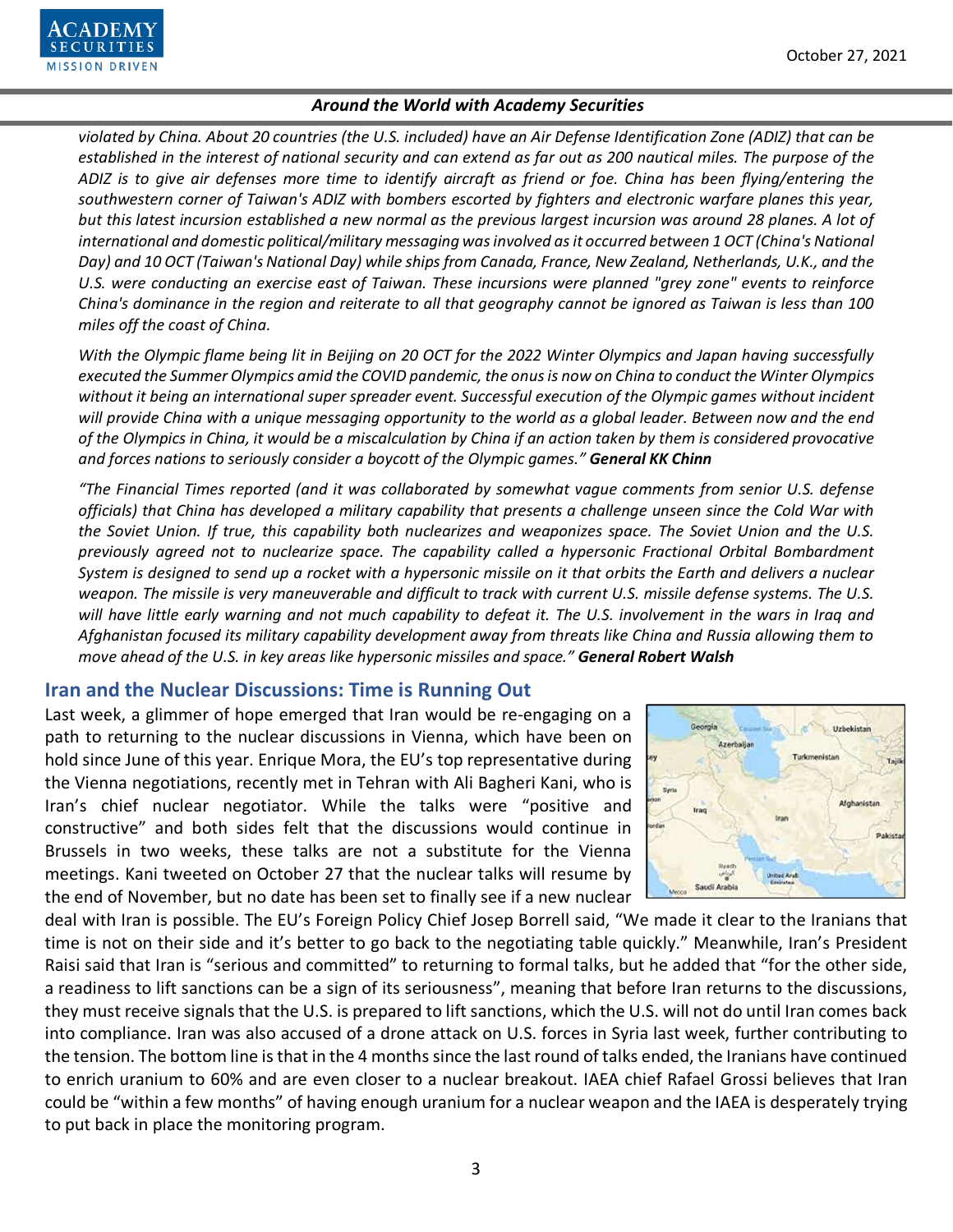

Meanwhile, Israel said it recently approved a \$1.5b defense budget increase (and will start training early next year) for a strike on Iran, while the U.S. is looking at diplomatic options to further pressure the regime. As we have addressed in our previou[s ATW,](https://www.academysecurities.com/wordpress/wp-content/uploads/2021/09/Around-the-World-with-Academy-Securities_9_28_21.pdf) sanctioning oil sales to China is one major lever that the U.S. can pull (though China may not cooperate on this) and another is enforcing sanctions on Venezuela, which openly trades oil with Iran. As the clock winds down, Iran is getting closer and closer to the point of no return and contingency plans are being put in place if that stage is ever reached. At the UN General Assembly in September, Israeli Prime Minister Naftali Bennett said that "Iran's nuclear program has hit a watershed moment, and so has our tolerance. Words do not stop centrifuges from spinning…We will not allow Iran to acquire a nuclear weapon."

*"Iran is challenging the world's diplomatic community by stalling its return to the nuclear negotiating table while they continue to "race to the bomb." Most diplomats acknowledge that Iran's escalating nuclear activities and their refusal to get back to negotiations are creating a crisis that could result in military attacks on the Iranian facilities. The other option that Iran seems to be banking on is that a nuclear weapon is a fait accompli because they are so far along in its development and the JCPOA negotiators now have very little leverage. The U.S. and several of its partners are increasing pressure on Iran and are now discussing possible military action. Their new approach seems to be aimed at isolating Iran diplomatically while threatening military action. It's difficult to predict the end state in this cat and mouse match of wills. Iran seems hell bent on developing a bomb while only Israel seems fully committed to military action to prevent it." General Robert Walsh*

# **Venezuela and the 20-Year Deal with Iran**

On October 16, Venezuela's government (led by President Nicolas Maduro) announced that it would no longer continue negotiations with the opposition party (led by Juan Guaido). The reason for this decision is because the U.S. recently extradited Alex Saab, a close friend/ally of President Maduro. Saab has been accused of money laundering and having ties to Hezbollah. In addition to calling off talks in Mexico with the opposition party, Maduro also ordered the detention of 6 U.S. Citgo oil executives.



With the upcoming elections in Venezuela this fall, there was hope that these talks and a free and fair election would pave the way for better relations between the U.S. and Venezuela. However, attention has instead turned to the oil trade between Iran and Venezuela, where a tanker carrying crude oil (in exchange for Iranian condensate) recently left Venezuela headed for Iran (a possible sanctions violation). In addition, the two countries also recently signed a 20-year cooperation agreement. As Iran looks for lifelines in the likely event that U.S. sanctions are not removed, bilateral trade with Venezuela is a lucrative option for both countries. As the U.S. tries to further pressure Iran, it must look to Iran's oil trading partners. In addition to the cooperation agreement with Venezuela, the bigger picture in Central and South America is countering foreign influence (including from China) and promoting democracy.

*"Both Venezuela and Iran continue their approach to negotiate trade deals with other countries to try to invalidate U.S. sanctions. The U.S. is treating both situations independently as Venezuela and Iran continue developing closer relations. Iran's recent economic and military partnership with China took a big step towards working around U.S. sanctions while they continue to seek a similar agreement with Russia. Venezuela is linking its partnership with Iran to breaking out from the isolation placed on it by the U.S. and others in the region. The Biden administration is following Trump's plan to isolate Venezuela while reversing Trump's decision to not negotiate a new JCPOA agreement." General Robert Walsh*

*"There are no easy solutions with respect to Venezuela. We know about the Iran/Venezuela relationship and oil shipments, but it is very difficult to navigate the legal authorities for intercepting ships in international waters. The Alex Saab case will further reveal what we already know: the Maduro regime is corrupt and for the good of the*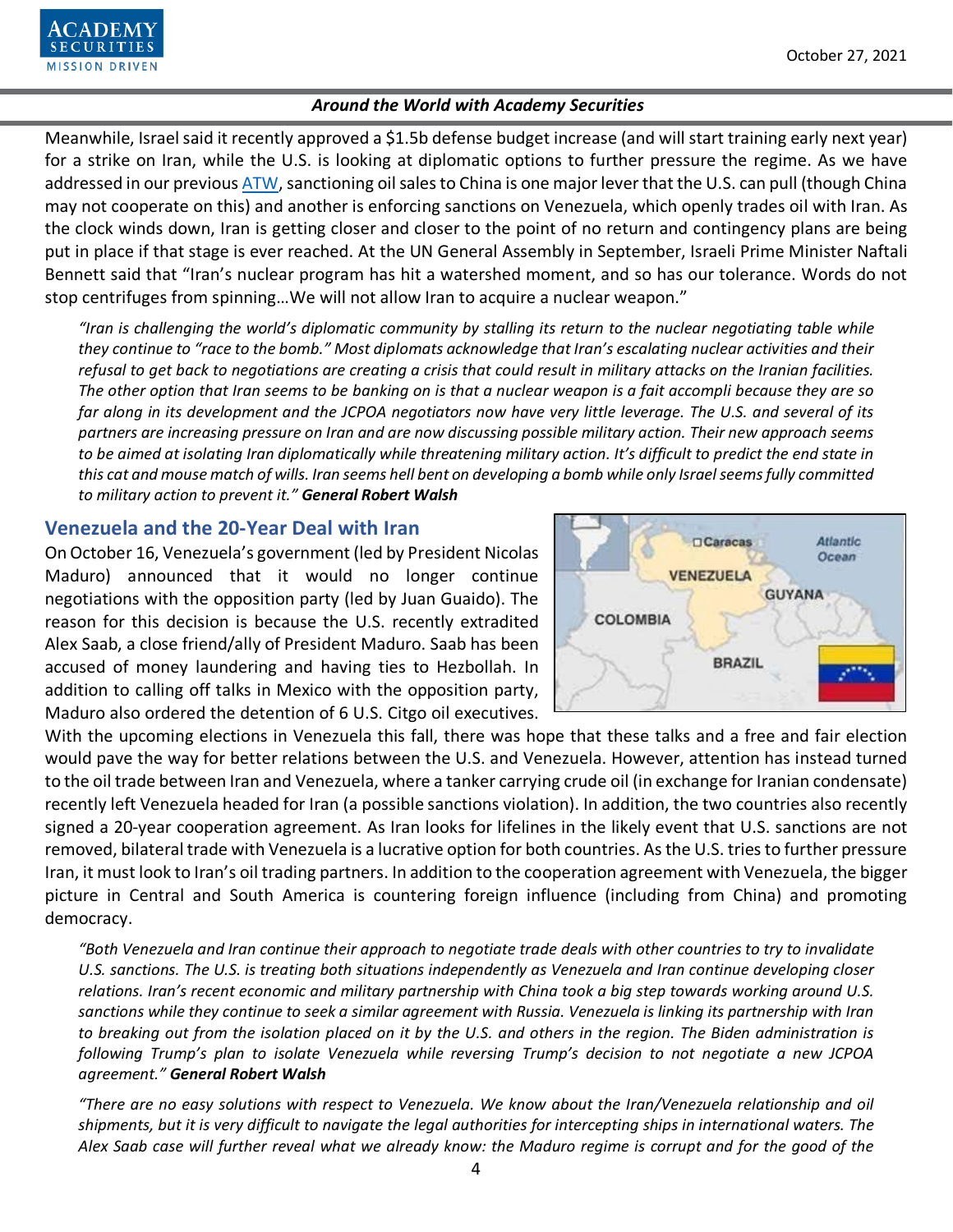

*Venezuelan people, Maduro should step down and execute a peaceful transition of power to Juan Guaido so free and fair elections can be held. Venezuela has learned well from Cuba on how to operate and exist just below the strategic escalation level - we have been waiting for Cuba to implode for over 62 years." General KK Chinn*

# **Russia and the Nord Stream 2**

Russia's Nord Stream 2 pipeline under the Baltic Sea is complete and awaiting regulatory approval, which could take several months. This comes at a time of high natural gas prices in Europe due to the lack of supply. Putin said that "if the German regulator hands its clearance for supplies tomorrow, supplies of 17.5 billion cubic meters will start the day after tomorrow." However, what he is implying is that no additional natural gas will flow from Russia into Europe to ease the current energy crisis until the Nord Stream 2 is fully approved. In other words, the leverage Europe feared Russia would have because of the new pipeline is coming to fruition and Putin is not afraid to use this to his advantage. The Nord Stream 2, which was opposed by Ukraine and other countries in Europe, would immediately double Russia's natural gas output to 110 billion cubic meters.



As we discussed in our previous [ATW,](https://www.academysecurities.com/wordpress/wp-content/uploads/2021/09/Around-the-World-with-Academy-Securities_9_28_21.pdf) it comes as no surprise that Russia is focusing inward. Putin's party, while still holding a majority in parliament, lost some ground compared to the results from the 2016 elections. Even with a high degree of fraud suspected, Navalny's (the jailed opposition leader) message of fighting against corruption is having an impact in the minds of the Russian voters. There is high unemployment and the longer-term economic prospects of many in Russia are not very strong. Putin said recently, "our main problem, our main issue and goal is to increase the revenues of our citizens." Striking a nationalistic chord by using the power of the new pipeline to achieve Russia's economic objectives is of no surprise. Deploying 100,000 troops on the Ukrainian border to test the new Biden administration helped increase national pride, but did not do anything to improve the life of the average Russian. The new pipeline will, on the other hand, give Putin a significant economic win in the eyes of his own citizens.

Finally, as we addressed in the May 2021 [ATW](https://www.academysecurities.com/wordpress/wp-content/uploads/2021/05/Around-the-World-with-Academy-Securities_5-27-21.pdf) and during the [cyber segment](https://www.youtube.com/watch?v=DSJEGO82KnE) of our Academy Geopolitical Summit this month, the cyber threat from Russia does not seem to be abating. On October 25, it was reported that even after sanctions were placed on Russia because of the SolarWinds hack, the S.V.R. (Russian Intelligence) is attempting to acquire more cloud data by continuing to hack Microsoft servers. While this kind of operation could be described as routine intelligence collection/espionage, the fact that it is happening right after discussions between Putin and President Biden designed to reduce ransomware attacks and ease tensions means that the cyber "arms race" is still on.

*"As the European Union's economy rebounds from the pandemic, their need for natural gas is increasing along with the increased demand from the coming winter. Russia is using both to increase its leverage on the EU nations to pressure the Germans to approve the controversial Nord Stream 2 pipeline. They are also delivering less natural gas via pipelines running through Ukraine and Poland. Additionally, Russia is sending more natural gas to China putting even more strain on the Europeans. Russian actions are resulting in new discussions amongst some in the EU seeking less energy dependence on Russia." General Robert Walsh*

*"Russia continues to benefit from its investments in Eastern Europe and uses information (social media capabilities) as a tool so that the public is increasingly identifying with Russia over its Eastern European neighbors and questioning the relevance of NATO. As a result, U.S. Army Europe is deploying Brigade Combat Teams into Poland for defensive exercises and U.S. soldiers are participating in multi-national unit training exercises in Ukraine, all to sustain the NATO alliance and strengthen the strategic partnership with both countries.*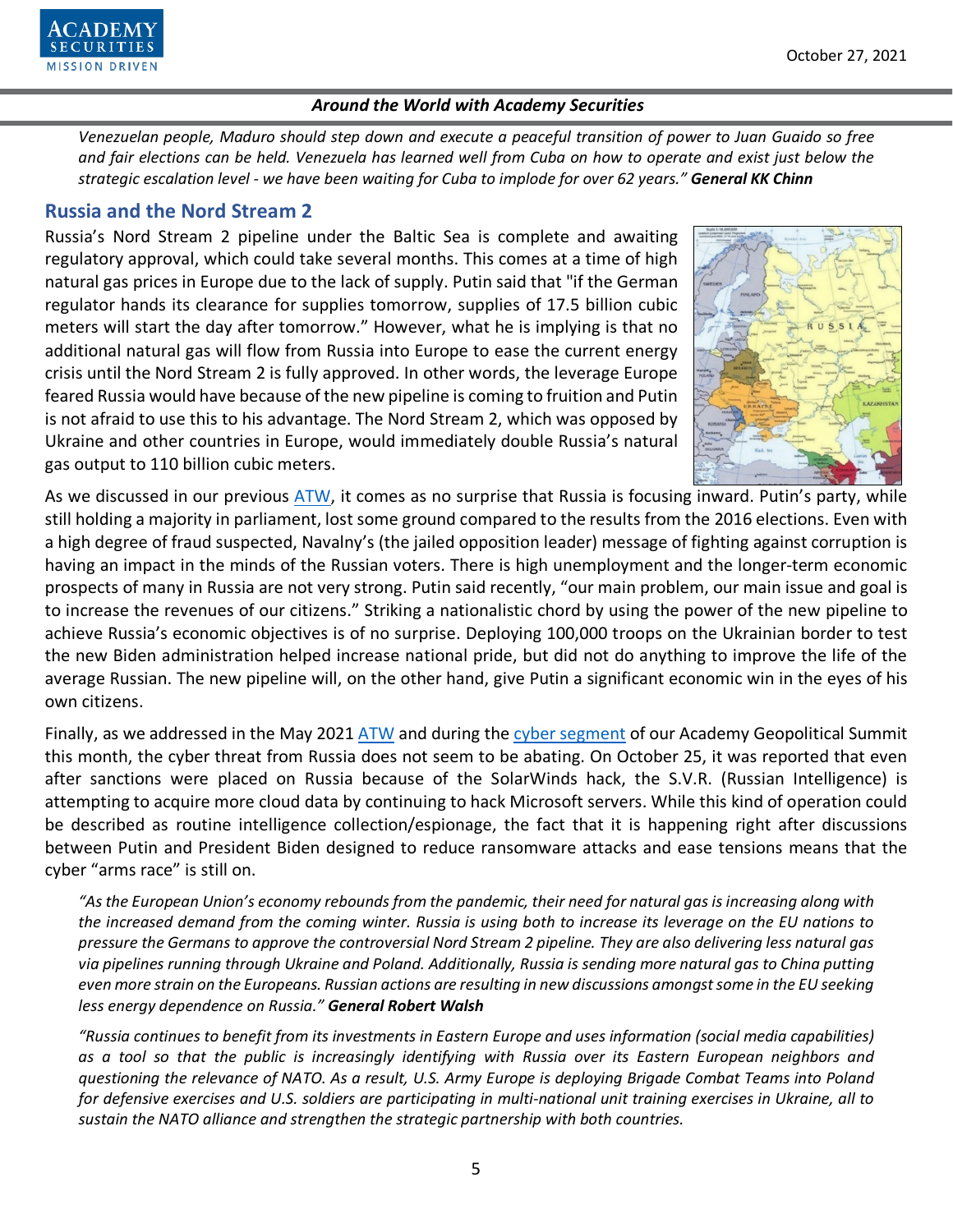

*The completion of the pipeline results in an increased dependence of Eastern Europe on Russian gas which provides Russia with economic leverage, much like China has in the Indo-Pacific region where nations will self-censure or say nothing when China does not act in accordance with international law. I expect to see increased assistance to Ukraine and Poland from the nations that opposed Nord Stream 2." General KK Chinn*

# **Turkey: NATO Ally Buying Additional Russian Weapons?**

As we highlighted in our February 2021 [ATW,](https://www.academysecurities.com/wordpress/wp-content/uploads/2021/02/Around-the-World-with-Academy-Securities_2_25_21.pdf) the risk that Turkey moves closer to Russia and away from NATO is a real concern. While the U.S. has worked with Turkey (and needs their support in multiple areas like Libya and Syria), the fact that Turkey purchased the Russian made S-400 missile system, was removed from the F-35 program, and was also hit by U.S. sanctions (the first for a NATO ally) has driven relations to a new low. In late September, President Erdogan announced that not only could Turkey buy additional Russian S-400s, but would also consider other weapon systems including planes and



submarines. This would be a major problem for the U.S. and would trigger additional sanctions, which have the potential to drive Turkey closer to Russia and away from NATO.

In addition, to make matters worse (for the west and the Turkish economy), on October 23, President Erdogan ordered the expulsion of the ambassadors from the U.S., Canada, France, Germany, Denmark, Norway, Sweden, Finland, New Zealand, and the Netherlands, sending the Lira to a record low. This announcement came after several western nations called for the release of Turkish philanthropist Osman Kavala from prison. If this would have been carried out, relations would have deteriorated even further, and the Turkish economy would have been badly damaged as this group includes not only several NATO nations, but large trading partners as well. However, on October 25, likely seeing the incredible problems that a move like this would cause, President Erdogan pulled back from the demand. However, the U.S. and NATO are not out the woods and the current state of relations with Turkey should be cause for alarm.

*"Relations between the U.S./NATO and Turkey are breaking down even further over the newly reported potential S-400 missile sales from Russia. Turkey is saying that it wants more independence from U.S. military sales and buying from Russia makes a clear statement. The U.S. decision to kick Turkey out of the F-35 program moved Turkey even further away from the U.S. sphere of influence while Turkey's original S-400 purchases are what poisoned the Turkey/U.S. relationship. Things seem to have recently gotten even worse after many thought the Biden administration would ease the strained relations. The benefactor of this is Putin and Russia as he continues to divide NATO. The time is now for the U.S. to make a greater strategic effort to solve the growing problem before it spirals out of control. The U.S. offer to swap the sale of F-35s for F-16s will solve Turkey's near-term aging fighter fleet problem, but will act as an accelerant to decoupling Turkish arms sales from the U.S." General Robert Walsh*